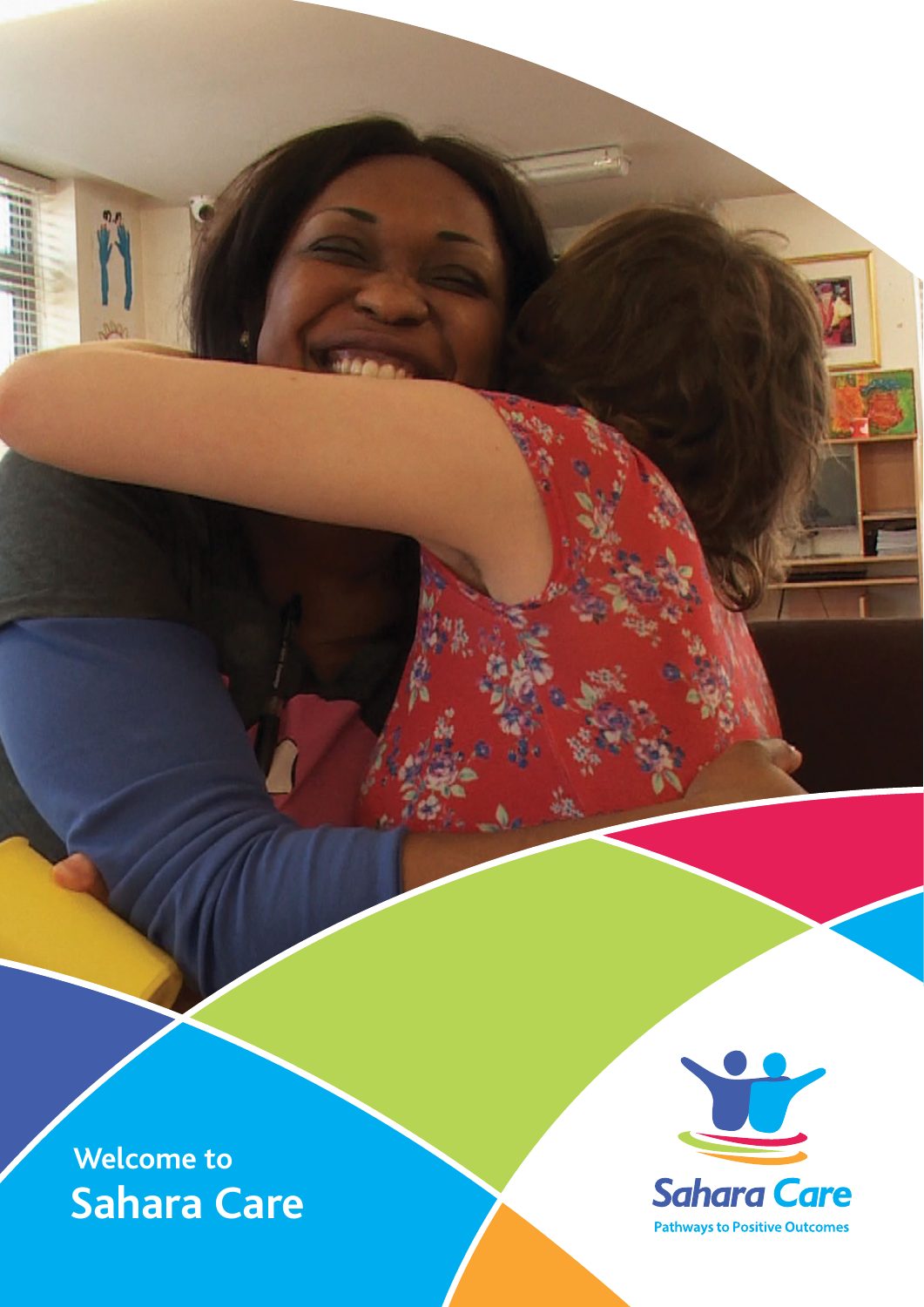Sahara Care has specialised in delivering high quality assisted living and supported living services in London and Essex since 1997.

We have wide-ranging expertise and experience in supporting people with complex care needs, including:

- learning disabilities
- physical disabilities
- complex multiple disabilities
- autism
- behaviour that challenges.

Through our assisted living and supported living services, we offer:

- transitional support for young people from the age of 16
- respite and short breaks
- emergency placements
- support for service users with individual budgets or through direct payments
- in-house and community-based activities
- outcome-based support planning
- day services.

Our aim is to maximise each service user's potential, independence and quality of life, by providing person-centred support tailored to individual needs and aspirations. This includes working collaboratively with each person to create a personal support plan, designed to develop life skills and deliver positive outcomes.

At the heart of our approach are our core values of individuality, dignity and choice.



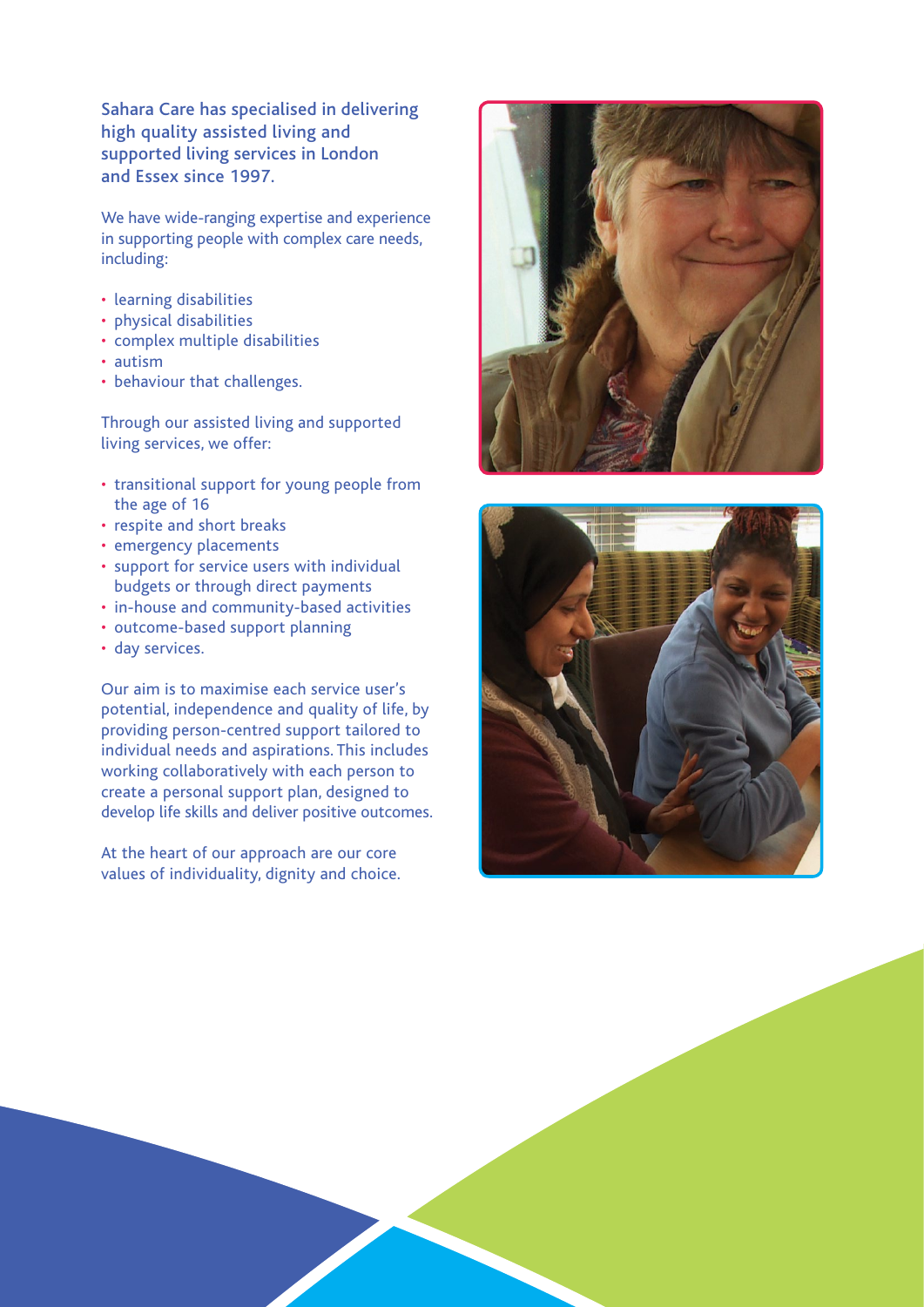## **Individuality**

Our service users…

- have the time and space to be as independent as possible. This ranges from cooking or shopping for themselves and doing their own cleaning or washing to making new friendships and relationships outside their supported living or assisted living service
- take reasonable risks understanding and assessing risk can help people to become more independent and taking considered, positive risk can enhance their quality of life
- are supported sensitively.

## **Dignity**

Each service user…

- is appreciated and respected as a unique and valued individual
- makes their own informed choices about the way they live their life
- receives support tailored to their individual assessed needs.

## **Choice**

At Sahara Care, service users…

- make their own decisions wherever possible, including about what, when and where they eat, what activities they take part in, how they manage their time each day
- are valued as individuals, each with their own unique wishes and views.